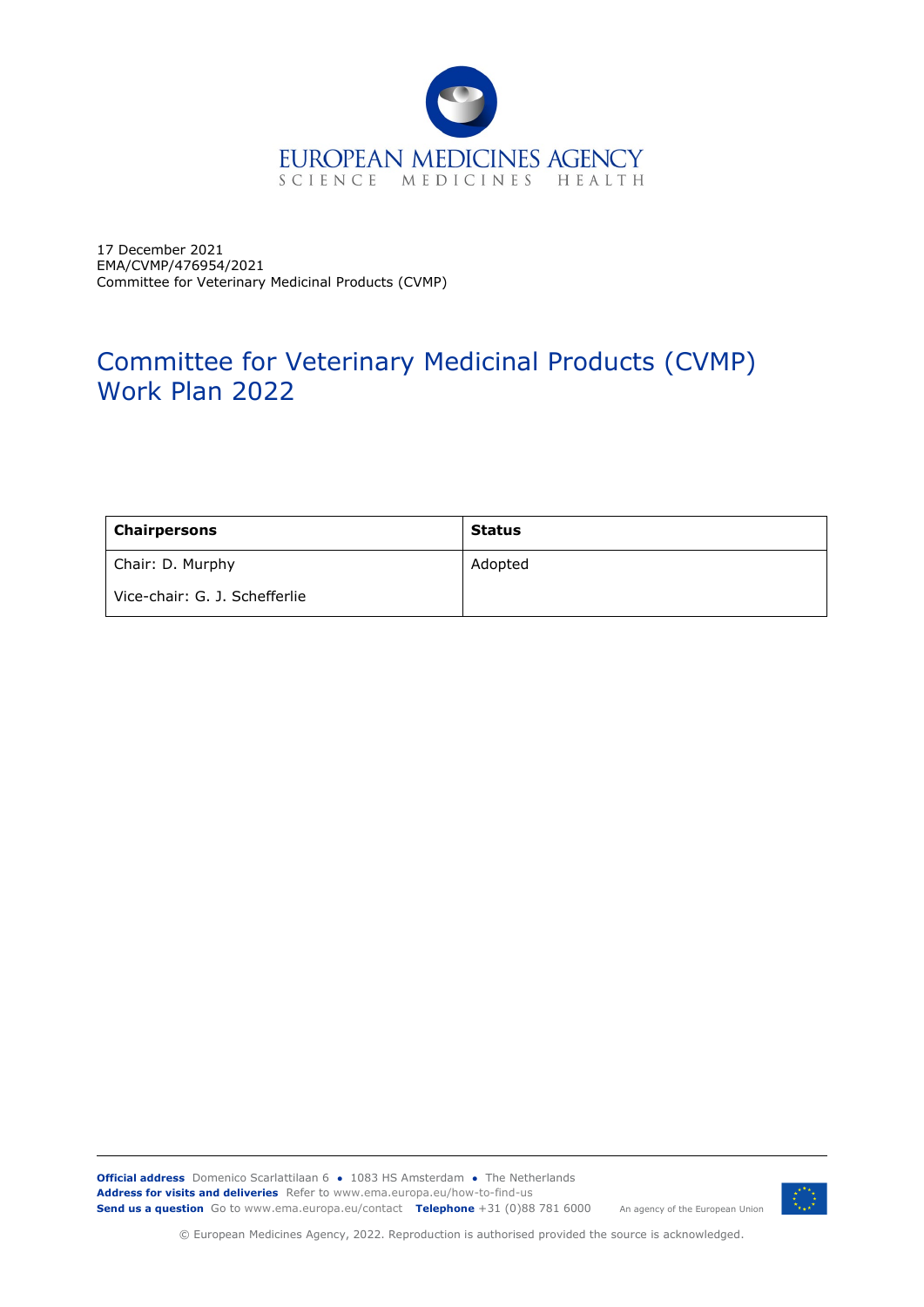# **Table of contents**

| 2.4. Reinforce the scientific and regulatory capacity and capability of the network  14 |
|-----------------------------------------------------------------------------------------|
| 2.5. International cooperation and harmonisation of requirements for authorisation 15   |
|                                                                                         |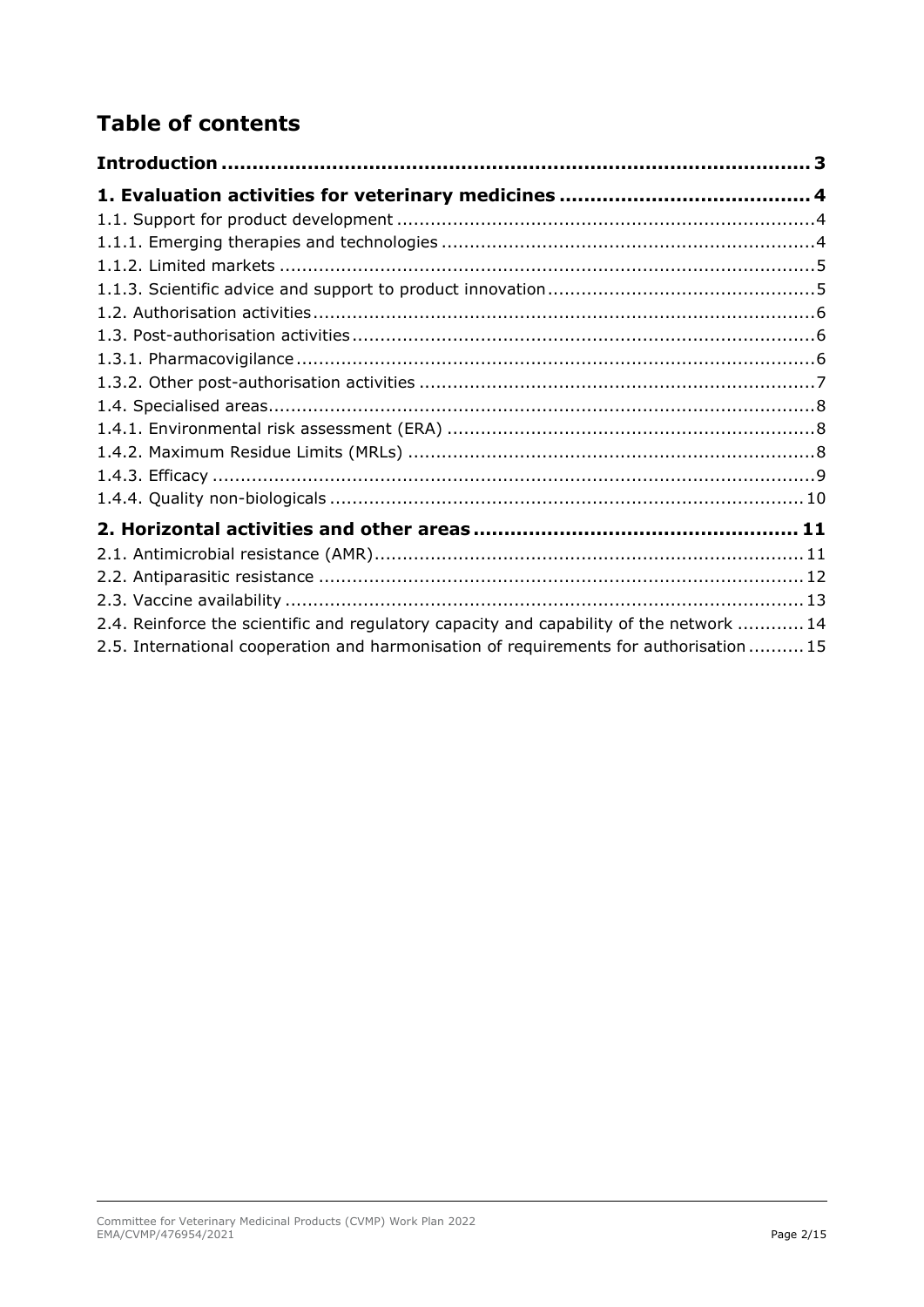# <span id="page-2-0"></span>**Introduction**

The Committee for Veterinary Medicinal Products (CVMP) is responsible for preparing the European Medicines Agency (EMA) opinions on all questions concerning veterinary medicines, in accordance with Regulation (EC) No 726/2004 and Regulation (EU) 2019/6 of the European Parliament and of the Council, also referred to as 'the Regulation' in this document. This includes: evaluating applications for marketing authorisation of new veterinary medicines; supervising the quality, safety and efficacy of veterinary medicines following their introduction to the market; evaluating veterinary medicines authorised at national level that are referred to the EMA for a harmonised position across the EU; and recommending safe limits for residues of veterinary medicines used in food-producing animals. In addition to the various product assessment-related activities, the CVMP together with a number of expert working groups supports veterinary medicinal product development through the provision of scientific advice to companies researching and developing new veterinary medicines and by generating technical guidance for the pharmaceutical industry.

This workplan is not intended to provide an exhaustive list of all activities of CVMP but is intended to highlight those specific areas which will be the subject of particular focus during 2022, taking as a guide network needs regarding the implementation of Regulation (EU) 2019/6 of the European Parliament and of the Council on veterinary medicinal products. The CVMP workplan for 2022 also takes into account:

- The recommendations of the **EMA Regulatory Science to 2025 and the strategic goals for veterinary** [medicines;](https://www.ema.europa.eu/en/documents/regulatory-procedural-guideline/ema-regulatory-science-2025-strategic-reflection_en.pdf)
- [The European Medicines Agencies Network strategy to 2025.](https://www.ema.europa.eu/en/about-us/how-we-work/european-medicines-regulatory-network/european-medicines-agencies-network-strategy)

In 2022, as for 2020 and 2021, the primary focus for the CVMP and its expert working groups will be to deliver on a number of tasks to facilitate implementation of Regulation (EU) 2019/6 up to, and beyond, the application date of 28 January 2022. As part of this work, the CVMP will take account of, and strive to realise, the primary objectives of the revision of the legislation, namely: to support new product development, improve veterinary medicines availability, reduce administrative burden and address the public health threat associated with antimicrobial resistance, while guaranteeing the highest level of public and animal health and environmental protection. Further, regarding the use of animals in product development and medicines testing, the CVMP will look to promote the appropriate application of the principles of reduction, replacement and refinement (3Rs), when implementing the new legislation. Some activities related to the implementation of the new legislation will require liaison with CMDv on common interest areas aiming at consistent approaches across the EU.

The Agency's work programme provides workload forecasts for the various procedures managed by the Agency for centralised marketing authorisations for veterinary medicinal products, maximum residue limits and referrals, which are the core activities of the CVMP. For these activities, the CVMP is committed to strengthening the quality of the scientific review process, and to ensuring consistency of CVMP assessment reports and other scientific outputs. The CVMP will continue to review assessment procedures with a view to identifying opportunities for process improvement, whilst maintaining the quality and scientific robustness of assessments.

The activities outlined in the CVMP work plan for 2022 have been agreed taking into consideration the Agency's prioritisation set forth in the EMA multi-annual work programme 2022-2024.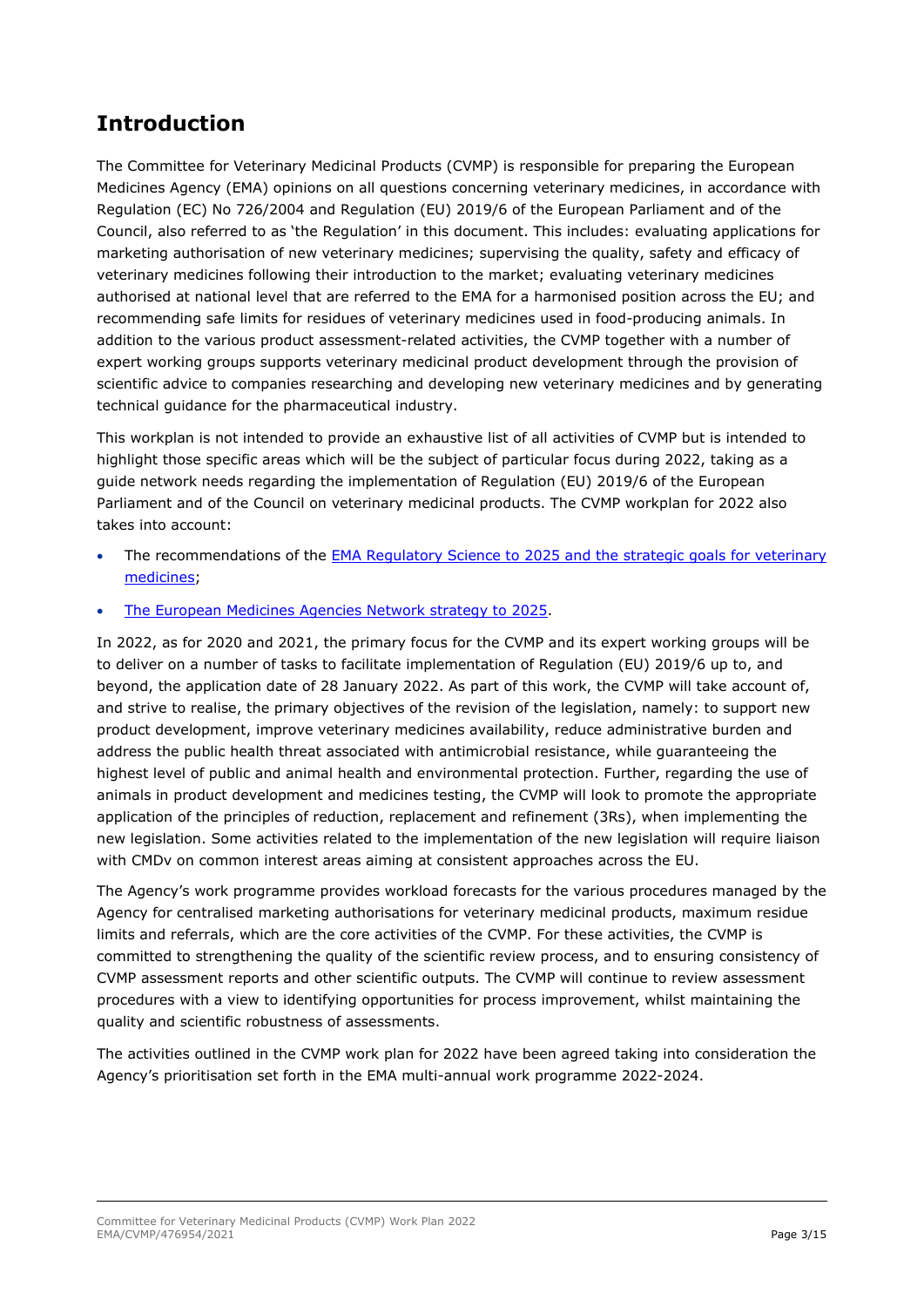# <span id="page-3-0"></span>**1. Evaluation activities for veterinary medicines**

### <span id="page-3-1"></span>*1.1. Support for product development*

### <span id="page-3-2"></span>**1.1.1. Emerging therapies and technologies**

One of the EMA's strategic goals is to promote development of innovative veterinary medicines and new technologies. In addition, stimulating innovation and promoting new product development is one of the main objectives of Regulation (EU) 2019/6.

When reviewing and updating the technical annex to the Regulation (Commission Delegated Regulation [\(EU\) 2021/805\)](https://eur-lex.europa.eu/eli/reg_del/2021/805/oj), the CVMP proposed new technical requirements for biological veterinary medicinal products (VMPs) other than immunologicals and for novel therapy VMPs, with the aim of providing predictability for the development of new products and thus promoting innovation. The newly established Novel Therapies and Technologies Working Party (NTWP) and its Operational Expert Groups (OEGs) are committed to foster innovation by facilitating authorisation of non-immunological biologicals and novel therapy VMPs.

Reflecting the limited experience and the large range of novel therapy VMPs, as well as the uncertainty regarding types of products that may be developed in the future, the requirements for novel therapy products are presented in the Commission Delegated Regulation (EU) 2021/805 mostly in a general manner allowing flexibility on a case-by-case basis. Additional guidance on specific topics will support applicants and the efficient evaluation for timely marketing authorisation of novel veterinary treatments. Intensified horizon scanning activities will provide a better overview on emerging needs for targeted and efficient regulatory support.

#### **CVMP topic lead**: J. Poot, S. Casado; **EMA topic lead:** M. Goldammer

#### **Key objective**

• Promote innovation and use of new approaches in the development of novel veterinary medicines.

| No. | Specific activity <sup>1</sup>                                                                                                                              | Responsible<br>group <sup>2</sup> | Prio <sup>3</sup> | <b>Start</b><br>date | Cons.<br>4 | <b>Completion</b><br>date |
|-----|-------------------------------------------------------------------------------------------------------------------------------------------------------------|-----------------------------------|-------------------|----------------------|------------|---------------------------|
| 1.  | Contribute to VICH <sup>5</sup> guidance on target<br>animal safety evaluation for veterinary<br>monoclonal antibody products.                              | <b>NTWP</b>                       | 1                 | Ongoing              | No.        | December<br>2023          |
| 2.  | Develop quidance on efficacy of cell<br>therapies: mechanism of action, potency<br>and clinical effects.                                                    | <b>NTWP</b>                       | 1                 | Ongoing              | <b>Yes</b> | December<br>2023          |
| 3.  | Develop guidance on quality, safety and<br>efficacy of bacteriophages as veterinary<br>medicines.                                                           | <b>NTWP</b>                       | 1                 | Ongoing              | <b>Yes</b> | December<br>2023          |
| 4.  | With a view to determining where there is<br>a need for future guidance, consult with<br>national competent authorities (by way of<br>survey) and Industry. | <b>NTWP</b>                       | 2                 | Ongoing              | <b>Yes</b> | June 2022                 |

<span id="page-3-3"></span> $1$  Activities that are directly related to implementation of Regulation (EU) 2019/6 are preceded by the relevant Article(s) in the Regulation (e.g. Art. 23-24 (limited markets)) or by 'Annex II' (referring to the technical annex).

<span id="page-3-4"></span> $2$  Group to support the CVMP in delivering on the specific activity.

<span id="page-3-5"></span> $3$  Prio = priority. Activities are prioritised (1 – high; 2 – medium; 3 – low) taking account of the date for completion, the extent of work required and criticality of activity (for example, issues not considered essential and/or for which existing guidance can be applied (temporarily) have been given lower priority taking into account the scale of the overall work required).

<span id="page-3-6"></span><sup>4</sup> Cons. = stakeholder consultation required? (yes or no)

<span id="page-3-7"></span><sup>5</sup> VICH: International Cooperation on Harmonisation of Technical Requirements for Registration of Veterinary Medicinal **Products**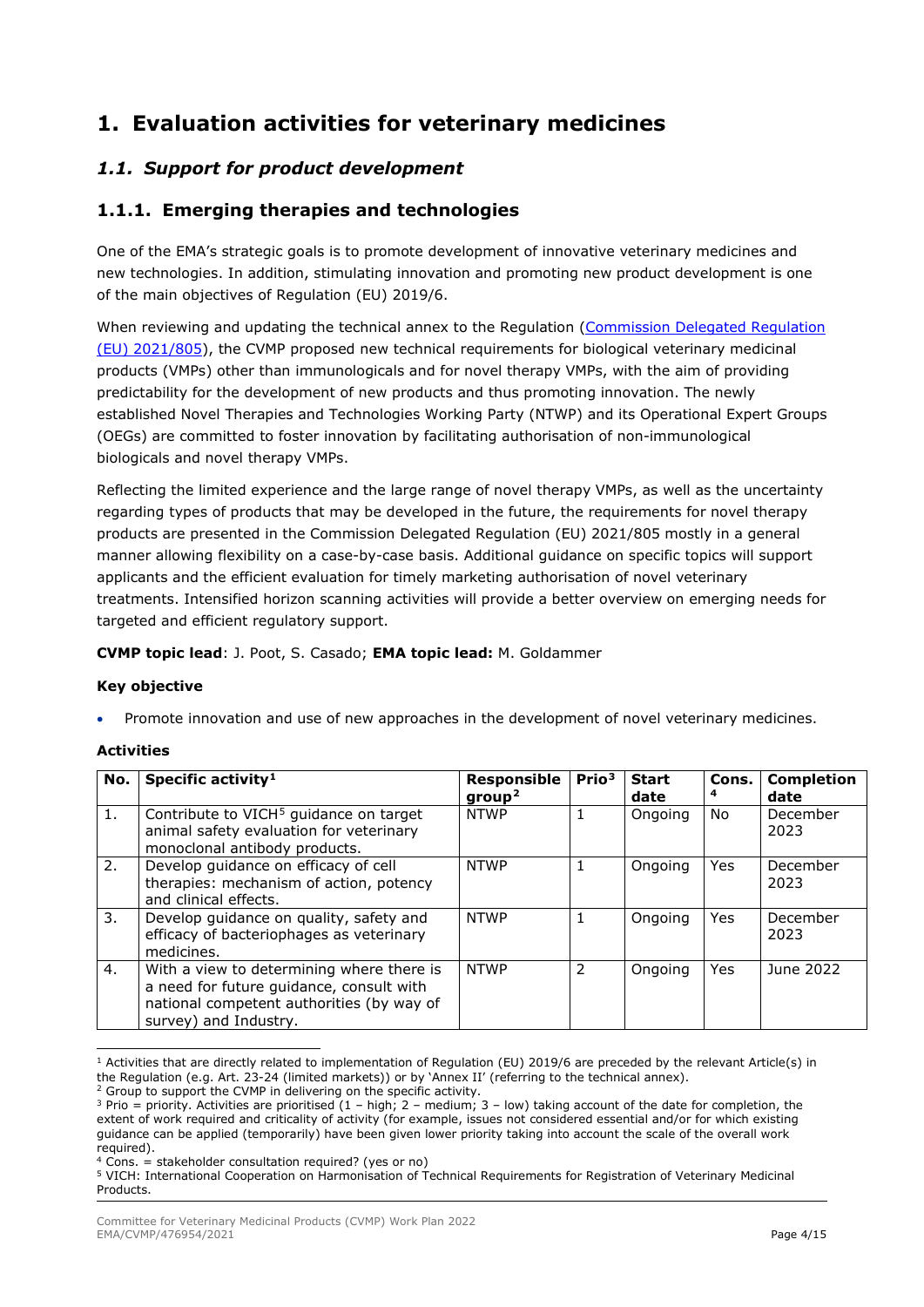# <span id="page-4-0"></span>**1.1.2. Limited markets**

In order to promote the availability of VMPs within the Union for minor species or for the treatment or prevention of diseases that occur infrequently or in limited geographical areas, recital 30 of Regulation (EU) 2019/6 acknowledges that, in some cases, it should be possible to grant marketing authorisations without a complete application dossier (*reduced safety and efficacy dataset)* having been submitted, on the basis of a benefit-risk assessment of the situation and, where necessary, subject to specific obligations. The EMA/CVMP will consider how the 'limited markets' (LM) provision in the Regulation can best be implemented to increase availability of VMPs.

**CVMP topic lead:** C. Muñoz Madero; **EMA topic leads:** S. Thiele, A. Contreras

#### **Key objective**

• Provide support and guidance to develop new medicines for limited markets.

#### **Activities**

| No. | <b>Specific activity</b>                                                                                                                                                                                                                    | <b>Responsible</b><br>group | <b>Prio Start</b><br>date |     | Cons.   Completion<br>date |
|-----|---------------------------------------------------------------------------------------------------------------------------------------------------------------------------------------------------------------------------------------------|-----------------------------|---------------------------|-----|----------------------------|
| 1.  | Practical implementation of the approach to<br>classification as LM and consideration of<br>eligibility for Article 23, with review and<br>adapting of the approach based on<br>experience and input from the CVMP 'LM<br>oversight' group. | EMA/CVMP                    | Ongoing                   | No  | December<br>2022           |
| 2.  | Develop guidance for limited market<br>products not deemed eligible for Article 23.                                                                                                                                                         | EWP/IWP/OWP<br>/SWP         | Ongoing                   | Yes | January 2023               |

## <span id="page-4-1"></span>**1.1.3. Scientific advice and support to product innovation**

In order to facilitate the development of new veterinary medicines, the Scientific Advice Working Party (SAWP-V) of the CVMP provides scientific advice (SA) to applicants on aspects relating to quality, safety or efficacy of these products, on the establishment of maximum residue limits (MRLs) or on bioequivalence of generic VMPs, as well as preliminary risk profile assessments of new antimicrobial substances for veterinary use or new antimicrobial veterinary medicinal products.

**CVMP topic lead:** F. Hasslung Wikström; **EMA topic lead:** V. Pucovský, E. Drury

#### **Key objective**

Provide support for the development of new medicines.

| No. | <b>Specific activity</b>                                                                                                                                                                                                                                                                                                            | <b>Responsible</b><br>group | <b>Prio</b> | <b>Start</b><br>date | Cons. | <b>Completion</b><br>date |
|-----|-------------------------------------------------------------------------------------------------------------------------------------------------------------------------------------------------------------------------------------------------------------------------------------------------------------------------------------|-----------------------------|-------------|----------------------|-------|---------------------------|
| 1.  | Continue ongoing work of providing<br>scientific advice.                                                                                                                                                                                                                                                                            | SAWP-V                      |             | Ongoing              | No.   | Ongoing                   |
| 2.  | Article 40(5) (Rules on data protection):<br>Elaborate the overall concept and scientific<br>criteria that need to be satisfied to support<br>a reduction in antimicrobial or antiparasitic<br>resistance and/or an improvement of the<br>benefit-risk balance to justify application of<br>the extended period of data protection. | Dedicated<br>Expert group   |             | Ongoing              | Yes   | May 2022                  |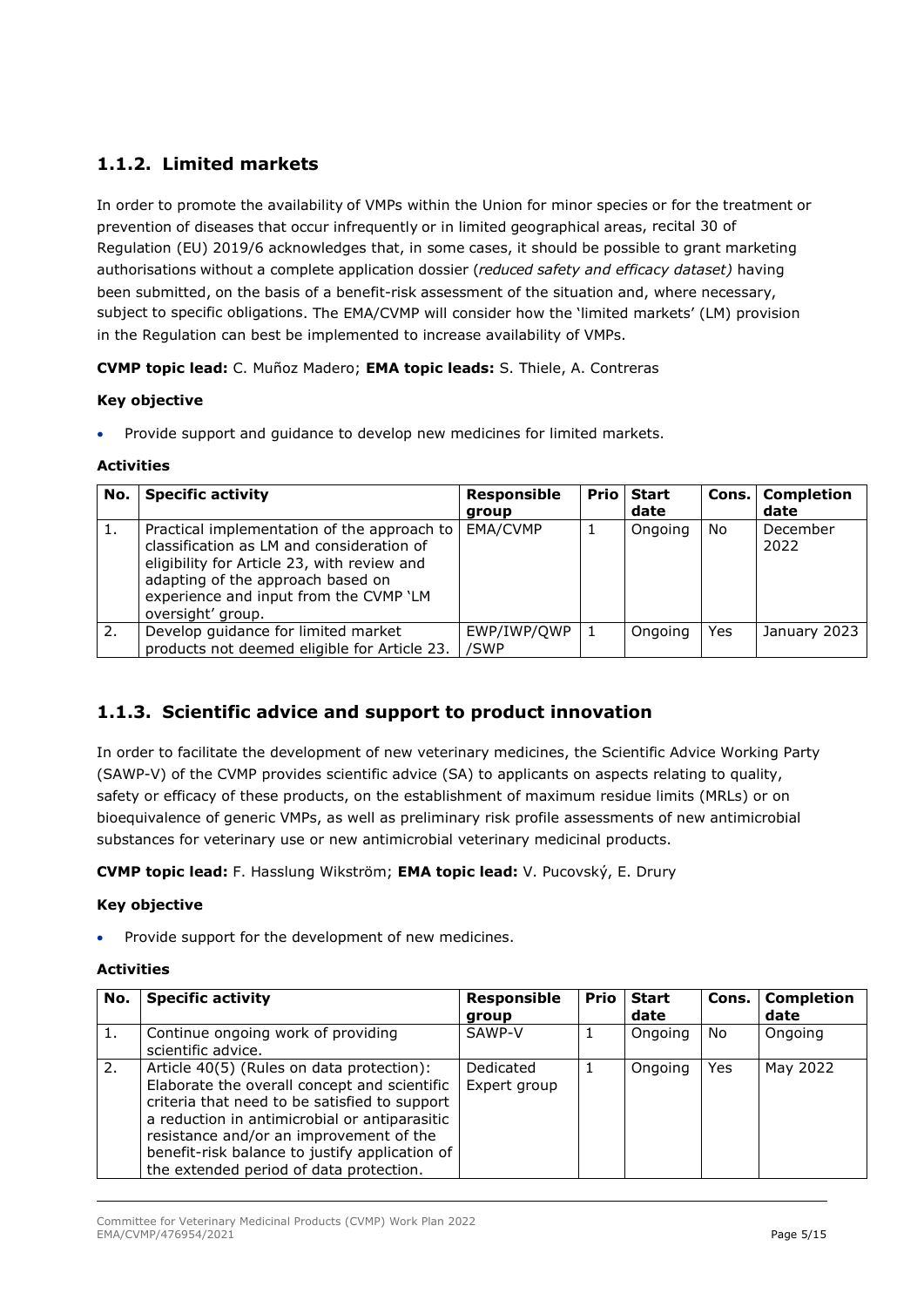| No. | <b>Specific activity</b>                                                                                                                            | Responsible | I Prio   Start | Cons. | Completion |
|-----|-----------------------------------------------------------------------------------------------------------------------------------------------------|-------------|----------------|-------|------------|
|     |                                                                                                                                                     | aroup       | date           |       | date       |
| -3. | Prepare for potential requests for scientific<br>advice for variations qualifying for<br>application of scientific criteria under<br>Article 40(5). | SAWP-V      | Q2 2021        | No    | 2022       |

### <span id="page-5-0"></span>*1.2. Authorisation activities*

The CVMP is responsible for preparing the Agency's opinions on all questions concerning veterinary medicines, including evaluation of applications for marketing authorisation of new veterinary medicines. A critical element of the evaluation process is a robust and consistent approach to benefit/risk assessment.

**CVMP topic lead:** D. Murphy/G. J. Schefferlie; **EMA topic leads:** J. Torren, B. Mustafov

#### **Key objectives**

- Efficient procedures to support the authorisation of safe and effective veterinary medicines of good quality;
- Ensure a consistent approach to benefit/risk assessment and taking decisions on classification.

#### **Activities**

| No. | <b>Specific activity</b>                                                                                                                                                                                                                         | Responsible<br>group      | <b>Prio</b>  | <b>Start</b><br>date | Cons.      | <b>Completion</b><br>date |
|-----|--------------------------------------------------------------------------------------------------------------------------------------------------------------------------------------------------------------------------------------------------|---------------------------|--------------|----------------------|------------|---------------------------|
| 1.  | Article 42 (Scope of the centralised<br>procedure): Ongoing review of procedures<br>for the processing of generic applications<br>submitted to the EMA to ensure efficiency<br>of process.                                                       | EMA/CVMP                  | 1            | Ongoing              | No.        | December<br>2022          |
| 2.  | Revise the CVMP recommendation on the<br>evaluation of the benefit-risk balance of<br>VMPs (EMEA/CVMP/248499/2007).                                                                                                                              | <b>CVMP</b>               | 2            | Ongoing              | Yes        | December<br>2023          |
| 3.  | Article 34 (Classification of VMPs):<br>guidance on the application of Article 34<br>establishing criteria for determining the<br>prescription status of centrally-authorised<br>marketing authorisations.                                       | EMA/CVMP                  | 2            | Jan<br>2022          | <b>Yes</b> | December<br>2022          |
| 4.  | Article 37(2) (Decisions refusing marketing<br>authorisations): Establish principles to<br>demonstrate that a PBT (persistent,<br>bioaccumulative and toxic) substance is<br>essential to prevent or control a serious<br>risk to animal health. | Dedicated<br>expert group | $\mathbf{1}$ | Ongoing              | Yes        | June 2022                 |

## <span id="page-5-1"></span>*1.3. Post-authorisation activities*

### <span id="page-5-2"></span>**1.3.1. Pharmacovigilance**

Pharmacovigilance is the science and activities relating to the detection, assessment, understanding and prevention of adverse events following use of VMPs, or any other problem related to a medicinal product. It aims to ensure that post-authorisation safety monitoring and effective risk management are continuously applied to VMPs throughout the EU.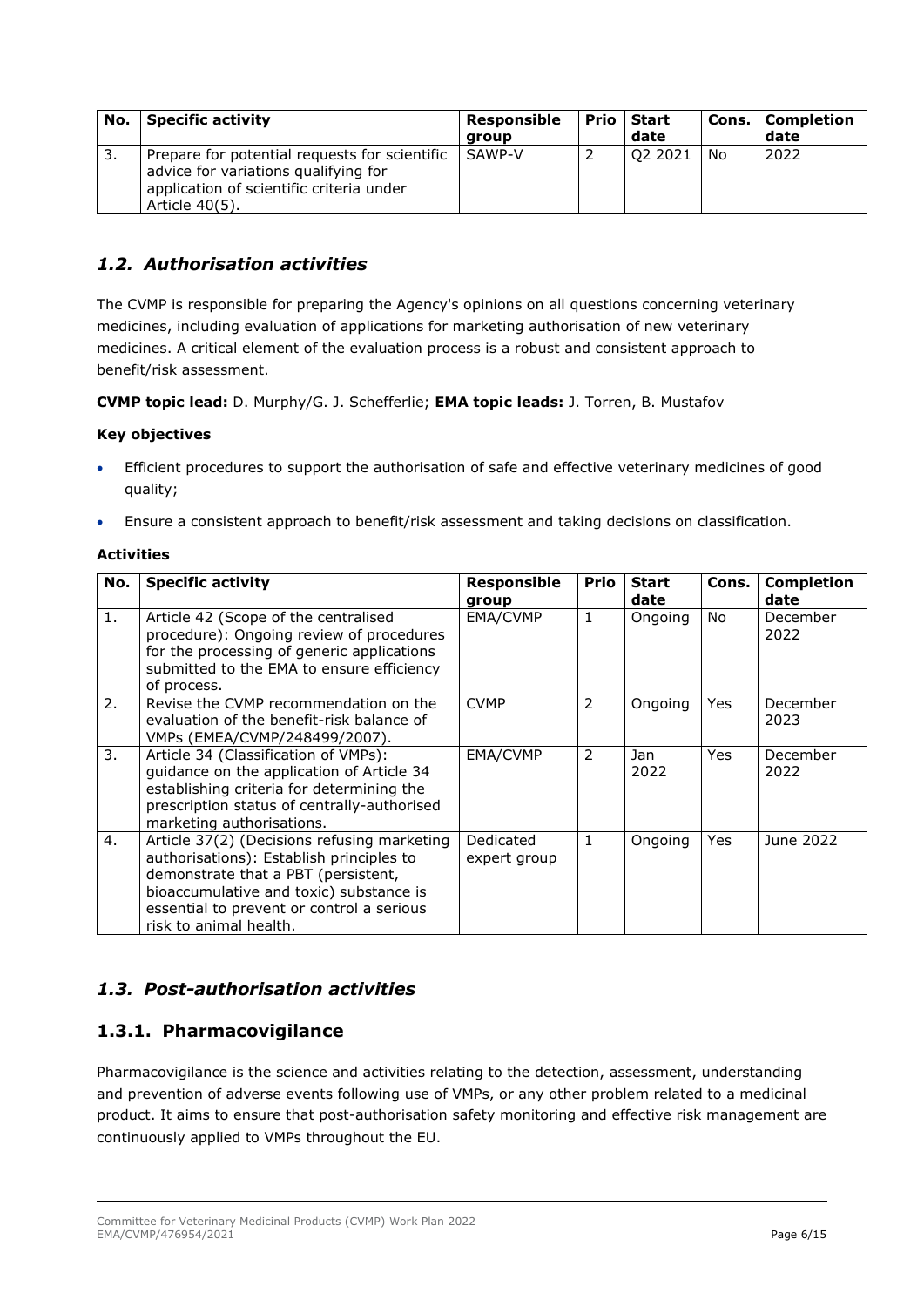Regulation (EU) 2019/6 includes several provisions aimed at improving the operation of the pharmacovigilance system. Chief amongst those is the move towards the 'signal management process' (consists of tasks of signal detection, validation, confirmation, analysis and prioritisation, assessment and recommendation for action) as the 'gold standard' for post-authorisation safety monitoring and the continuous evaluation of the benefit-risk balance. In addition, the Regulation requires that a pharmacovigilance database is established to record and integrate information of suspected adverse events for all VMPs authorised in the Union, noting that this database should facilitate pharmacovigilance surveillance, improve the detection of product-related adverse events, allow for effective work-sharing and communication between the competent authorities, and ensure that information on the safety of authorised VMPs is available to the general public.

#### **CVMP topic leads:** E. Dewaele; **EMA topic lead:** R. Gopal

#### **Key objectives**

- Maintain efficient and effective conduct of pharmacovigilance, including surveillance and signal management, while preparing for the future system by providing the necessary guidance, systems, and refining processes;
- Improve communication of urgent pharmacovigilance issues related to VMPs and provide regular updates on emerging and topical issues.

#### **Activities**

| No. | Specific activity                                                                                                                                     | Responsible<br>group                                                                  | <b>Prio</b> | <b>Start</b><br>date |    | Cons.   Completion<br>date |
|-----|-------------------------------------------------------------------------------------------------------------------------------------------------------|---------------------------------------------------------------------------------------|-------------|----------------------|----|----------------------------|
| 1.  | Establish processes for work sharing<br>procedures for post-marketing surveillance<br>based on signal detection for all VMPs<br>authorised in the EU. | Dedicated<br>Expert group<br>in consultation<br>with EMA and<br>CMD <sub>v</sub> /HMA |             | Ongoing              | No | Jan 2022                   |
| 2.  | Ongoing review of signal management<br>work sharing to ensure efficiency of<br>process.                                                               | PhVWP                                                                                 |             | Ongoing              | No | December<br>2022           |

## <span id="page-6-0"></span>**1.3.2. Other post-authorisation activities**

Where the interests of the Union are involved, and in particular the interests of public or animal health or of the environment related to the quality, safety or efficacy of VMPs, the marketing authorisation holder, Member States or the Commission may refer its concern to the Agency for an opinion. Existing referral procedure documents need to be reviewed and updated to align with the new procedure as laid down in Article 83 of Regulation (EU) 2019/6.

**CVMP topic lead:** G. J. Schefferlie; **EMA topic lead:** K. Paterson, A. Azaceta

#### **Key objective**

• To ensure that practical guidance and efficient procedures are developed.

#### **Activity**

| No.      | <b>Specific activity</b>                                                                                  | Responsible   Prio<br>aroup | l Start<br>date |    | <b>Cons.   Completion</b><br>date |
|----------|-----------------------------------------------------------------------------------------------------------|-----------------------------|-----------------|----|-----------------------------------|
| <b>.</b> | Article 83 (Union Interest Referral):<br>Referral procedure to be revised in line<br>with the Regulation. | EMA                         | Ongoing         | No | Q <sub>2</sub> 2022               |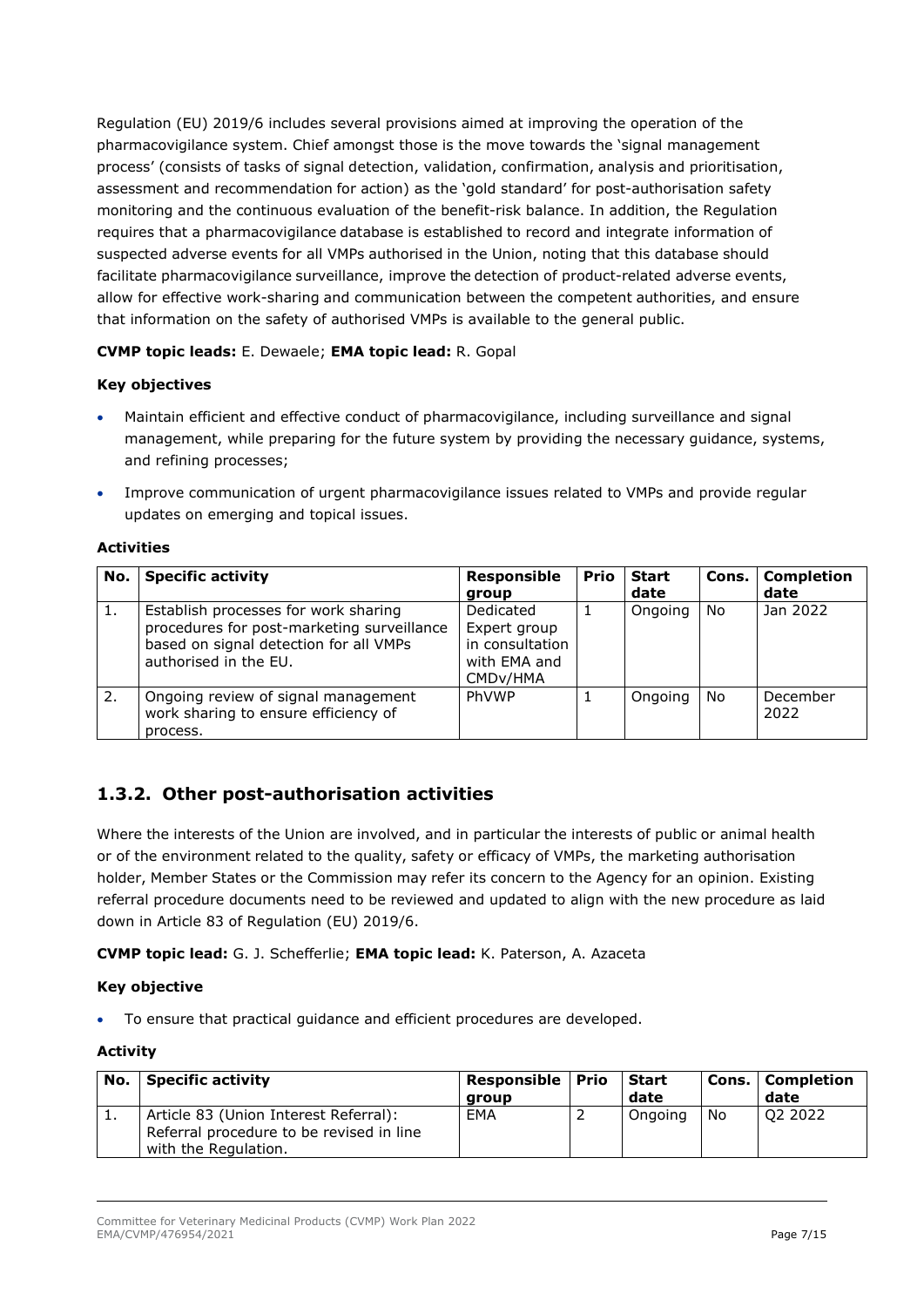## <span id="page-7-0"></span>*1.4. Specialised areas*

### <span id="page-7-1"></span>**1.4.1. Environmental risk assessment (ERA)**

Regulation (EU) 2019/6 includes several provisions with the specific objective of ensuring the highest level of environmental protection. In addition, the EC "Strategic Approach to Pharmaceuticals in the Environment<sup>6</sup>" outlines a set of actions addressing the multifaceted challenges that the release of pharmaceuticals poses to the environment.

#### **CVMP topic leader:** R. Carapeto Garcia; **EMA topic lead:** M. Empl

#### **Key objective**

• To ensure that potential risks to the environment associated with the use of VMPs are evaluated in accordance with international best practice.

#### **Activities**

| No. | <b>Specific activity</b>                                                                                                                                                             | Responsible<br>group | <b>Prio</b> | <b>Start</b><br>date | Cons.      | <b>Completion</b><br>date |
|-----|--------------------------------------------------------------------------------------------------------------------------------------------------------------------------------------|----------------------|-------------|----------------------|------------|---------------------------|
| 1.  | Elaboration of a reflection paper on the<br>ERA of ectoparasiticidal VMPs used in<br>companion animals - Considerations<br>based on documented environmental<br>concerns.            | <b>ERAWP</b>         |             | Ongoing              | <b>Yes</b> | December<br>2022          |
| 2.  | Development of a guideline on the<br>environmental risk assessment of<br>veterinary medicinal products used in<br>aquaculture.                                                       | ERAWP                | 2           | January<br>2022      | Yes        | December<br>2024          |
| 3.  | Review of the "Reflection paper on risk<br>mitigation measures related to the<br>environmental risk assessment of<br>veterinary medicinal products<br>(EMA/CVMP/ERAWP/409328/2010)". | <b>ERAWP</b>         | 2           | January<br>2022      | Yes        | March 2023                |
| 4.  | Contribute to EC strategic approach for<br>pharmaceuticals in the environment, as<br>required.                                                                                       | <b>ERAWP</b>         | 3           | Ongoing              | N/a        | 2022                      |

## <span id="page-7-2"></span>**1.4.2. Maximum Residue Limits (MRLs)**

Safeguarding human health by establishing MRLs of veterinary medicines for food-producing animals continues to be a key task. While the consumer safety evaluation of conventional pharmaceutics is well established and the methodology currently used by the EMA/CVMP is considered adequate to ensure consumer safety, alternative methodologies or approaches are used by other EU/International agencies and, consequently, it is appropriate to consider the need to harmonise approaches. Further, when reviewing and updating the technical annex to the Regulation (Commission Delegated Regulation (EU) 2021/805), the CVMP proposed new technical requirements for biological VMPs other than immunologicals and for novel therapy VMPs. According to Commission Regulation (EU) 2018/782, evaluations of "chemical-unlike" biologicals shall be conducted on a case-by-case basis. The respective procedures have not yet been developed.

#### **CVMP topic leads:** C. Bergman; **EMA topic lead:** S. Girault

<span id="page-7-3"></span><sup>6</sup> [https://ec.europa.eu/environment/water/water-dangersub/pdf/strategic\\_approach\\_pharmaceuticals\\_env.PDF](https://ec.europa.eu/environment/water/water-dangersub/pdf/strategic_approach_pharmaceuticals_env.PDF)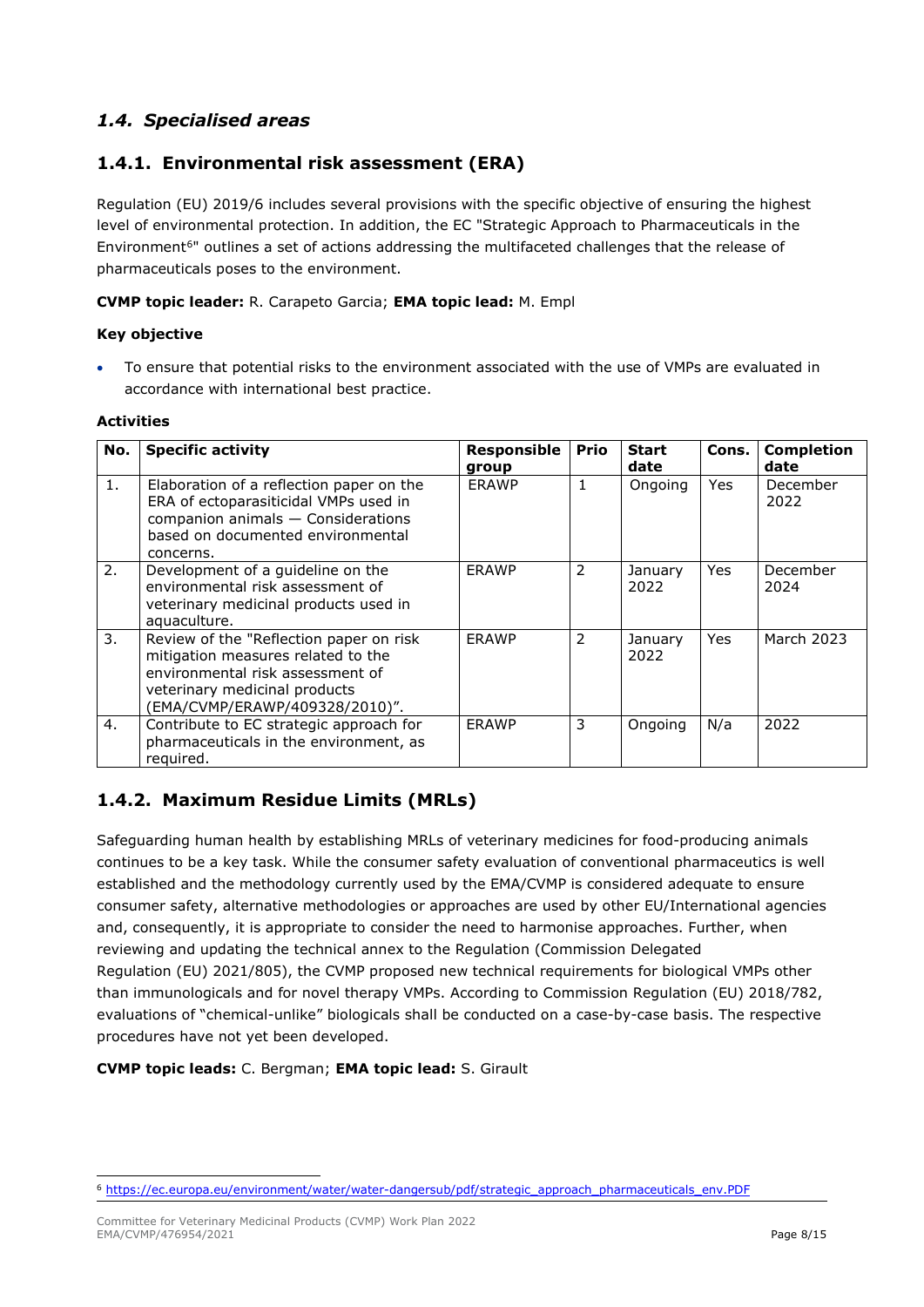#### **Key objective**

• Ensure that the establishment of MRLs support the safe use of veterinary medicines in regard to their potential impact on consumer health.

#### **Activities**

| No. | <b>Specific activity</b>                                                                                                                                                                                                                                                   | Responsible<br>group       | <b>Prio</b>  | <b>Start</b><br>date | Cons. | <b>Completion</b><br>date |
|-----|----------------------------------------------------------------------------------------------------------------------------------------------------------------------------------------------------------------------------------------------------------------------------|----------------------------|--------------|----------------------|-------|---------------------------|
| 1.  | Finalise procedural and technical guidance<br>on the need for MRL evaluation for<br>biologicals.                                                                                                                                                                           | EMA, SWP-V,<br><b>NTWP</b> | $\mathbf{1}$ | Ongoing              | Yes   | July 2022                 |
| 2.  | Further to a request from the Commission,<br>finalise a recommendation for a joint<br>EMA/EFSA approach on exposure<br>assessment methodologies for residues<br>from veterinary medicinal products, feed<br>additives and pesticides residues in food of<br>animal origin. | Dedicated<br>Expert group  | $\mathbf{1}$ | Ongoing              | Yes   | November<br>2022          |
| 3.  | Assess the possible impact of any change<br>in approach to consumer exposure<br>estimation on CVMP guidance, approach to<br>MRL assessment and existing MRLs and<br>initiate the necessary preparatory and<br>follow-up work.                                              | SWP-V                      | 1            | Ongoing              | No    | April 2023                |
| 4.  | Revision of residues guidelines to align<br>with the new definition of withdrawal<br>period in Regulation (EU) 2019/6.                                                                                                                                                     | SWP-V                      | $\mathbf{1}$ | Sept<br>2021         | Yes   | March 2022                |
| 5.  | Contribute to ongoing revision of VICH<br>safety guidance: GL 22, GL 23 and GL 49.                                                                                                                                                                                         | SWP-V                      | $\mathbf{1}$ | Ongoing              |       | Beyond 2022               |

### <span id="page-8-0"></span>**1.4.3. Efficacy**

The CVMP scientific guidelines on the efficacy of veterinary medicines help applicants prepare marketing authorisation applications. Guidelines reflect a harmonised approach of the EU Member States and the Agency on how to interpret and apply the requirements for the demonstration of efficacy set out in the Union legislation. Noting that Regulation (EU) 2019/6 places significant emphasis on addressing resistance, both antimicrobial resistance as well as antiparasitic resistance, a particular focus for 2022 will be on generating and/or revising existing efficacy guidance aimed at strengthening the prudent use of both antimicrobial and antiparasitic products, avoiding the routine prophylactic use of antimicrobials specifically and encouraging the development of alternatives to antimicrobials.

**CVMP topic lead:** C. Muñoz Madero; **EMA topic lead:** V. Nicorescu

#### **Key objectives**

- Support the continued availability of effective antimicrobial and antiparasitic veterinary medicines;
- Review and revise existing guidelines.

| No. | <b>Specific activity</b>                                                                                                                                     | Responsible   Prio<br>aroup | Start<br>date   |     | Cons.   Completion<br>date |
|-----|--------------------------------------------------------------------------------------------------------------------------------------------------------------|-----------------------------|-----------------|-----|----------------------------|
| エ.  | Review the intramammary and<br>antimicrobials (AM) efficacy quidelines<br>following finalisation of the RP on<br>prophylactic use and revise as appropriate. | EWP (AWP)                   | January<br>2022 | Yes | December<br>2022           |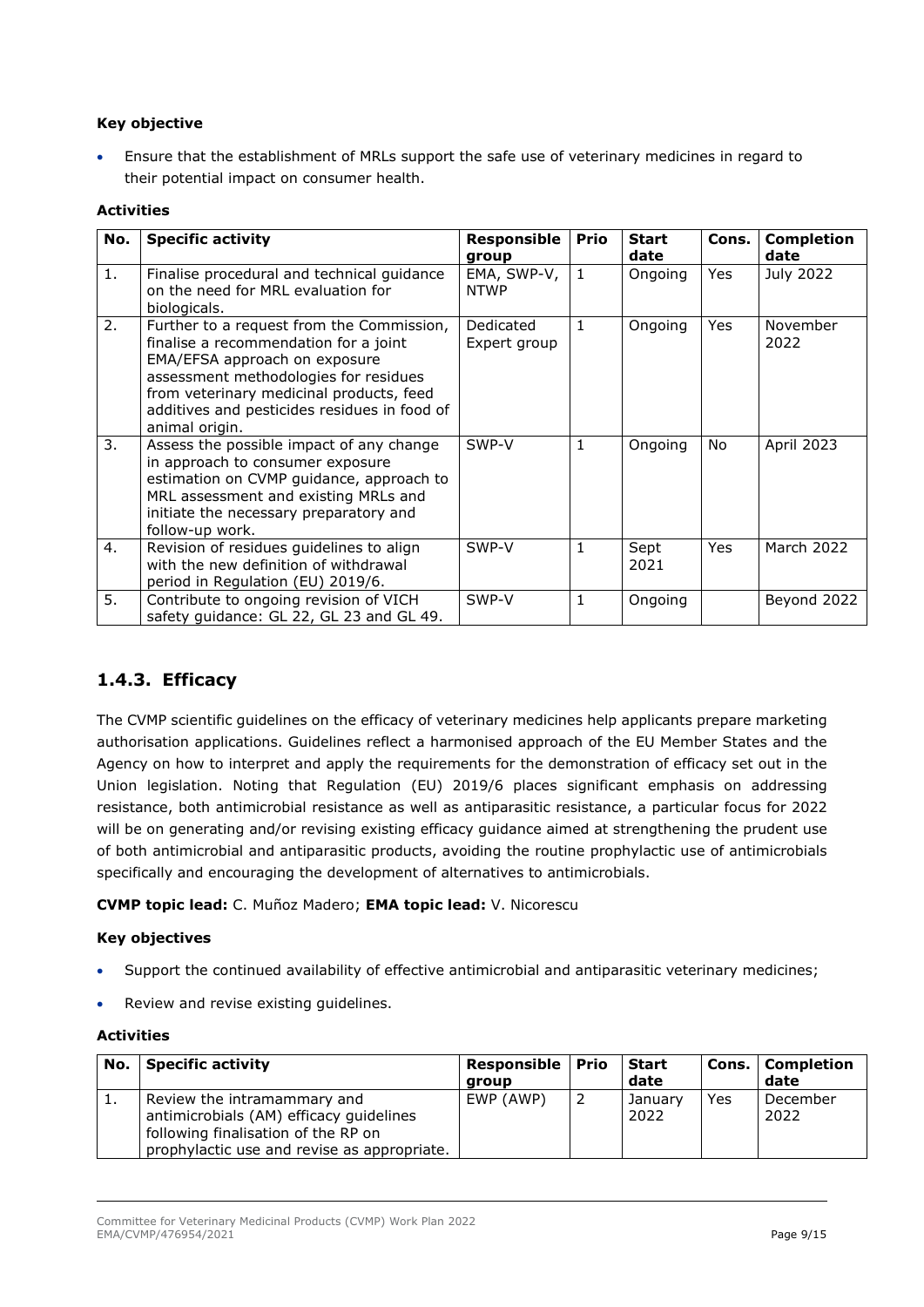| No. | <b>Specific activity</b>                                                                                                                                                                           | <b>Responsible</b><br>group | <b>Prio</b>  | <b>Start</b><br>date | Cons.      | <b>Completion</b><br>date |
|-----|----------------------------------------------------------------------------------------------------------------------------------------------------------------------------------------------------|-----------------------------|--------------|----------------------|------------|---------------------------|
| 2.  | Contribute to ongoing revision of VICH<br>anthelmintic GLs 7, 12, 13, 14, 15, 16, 19,<br>20 and 21.                                                                                                | <b>EWP</b>                  | $\mathbf{1}$ | Ongoing              | <b>No</b>  | 2022                      |
| 3.  | Contribute to the ongoing development of<br>a new VICH quideline on fixed combination<br>products.                                                                                                 | <b>EWP</b>                  | $\mathbf{1}$ | Ongoing              | No.        | Beyond 2022               |
| 4.  | Finalise the quideline on data requirements<br>for veterinary medicinal products for the<br>prevention of transmission of vector borne<br>diseases in dogs and cats<br>(EMA/CVMP/EWP/278031/2015). | <b>EWP</b>                  | $\mathbf{1}$ | January<br>2022      | No.        | June 2022                 |
| 5.  | Develop a concept paper on data<br>requirements and potential claims for<br>alternatives to AMs.                                                                                                   | <b>EWP</b>                  | 2            | January<br>2022      | Yes        | December<br>2022          |
| 6.  | Revise the quideline on veterinary<br>medicinal products for zootechnical<br>purposes (NtA, Volume 7, 7AE7a).                                                                                      | <b>EWP</b>                  | 2            | January<br>2022      | <b>Yes</b> | December<br>2023          |

# <span id="page-9-0"></span>**1.4.4. Quality non-biologicals**

The CVMP scientific guidelines on the quality of veterinary medicines help applicants prepare marketing authorisation applications. Guidelines reflect a harmonised approach of the EU Member States and the Agency on how to interpret and apply the requirements for the demonstration of quality set out in the Union legislation.

**CVMP topic lead:** M. O'Grady; **EMA topic lead:** I. Diaz Ugalde

#### **Key objective**

• Review and revise existing guidelines

| No. | <b>Specific activity</b>                                                                                                                                                                                                                        | <b>Responsible</b><br>group | <b>Prio</b>    | <b>Start</b><br>date | Cons.      | <b>Completion</b><br>date |
|-----|-------------------------------------------------------------------------------------------------------------------------------------------------------------------------------------------------------------------------------------------------|-----------------------------|----------------|----------------------|------------|---------------------------|
| 1.  | Revise the guideline on quality aspects of<br>pharmaceutical veterinary medicines for<br>administration via drinking water to include<br>an Annex addressing biocides.                                                                          | <b>QWP</b>                  | 2              | Ongoing              | Yes        | December<br>2023          |
| 2.  | Review of existing guidelines and Q&A's to<br>implement revisions required arising from<br>changes to the variations requirements<br>and Annex II in Regulation (EU) 2019/6.                                                                    | QWP                         | 2              | Ongoing              | No         | December<br>2022          |
| 3.  | Revise the reflection paper on risk<br>management requirements for elemental<br>impurities in veterinary medicinal<br>products: release concept paper for<br>consultation to convert into a guideline and<br>to include IVMPs within its scope. | QWP/IWP                     | $\overline{2}$ | March<br>2022        | <b>Yes</b> | December<br>2022          |
| 4.  | Q&A on co-processed excipients.                                                                                                                                                                                                                 | QWP/GMDP<br>IWG             | 3              | Ongoing              | No.        | Q4 2022                   |
| 5.  | Concept paper for guidance on synthetic<br>peptides.                                                                                                                                                                                            | QWP                         | 3              | March<br>2022        | <b>Yes</b> | Q4 2022                   |
| 6.  | Contribute to ongoing revision of VICH GL8<br>on stability testing of medicated premixes.                                                                                                                                                       | QWP                         | $\mathbf{1}$   | Ongoing              | Yes        | Beyond 2022               |
| 7.  | Contribute to ongoing revision of VICH<br>GL18 on residual solvents.                                                                                                                                                                            | QWP                         | $\mathbf{1}$   | Ongoing              | Yes        | Beyond 2022               |
| 8.  | Contribute to the development of VICH GL<br>on in vitro dissolution.                                                                                                                                                                            | QWP/EWP                     | $\mathbf{1}$   | Ongoing              | Yes        | Beyond 2022               |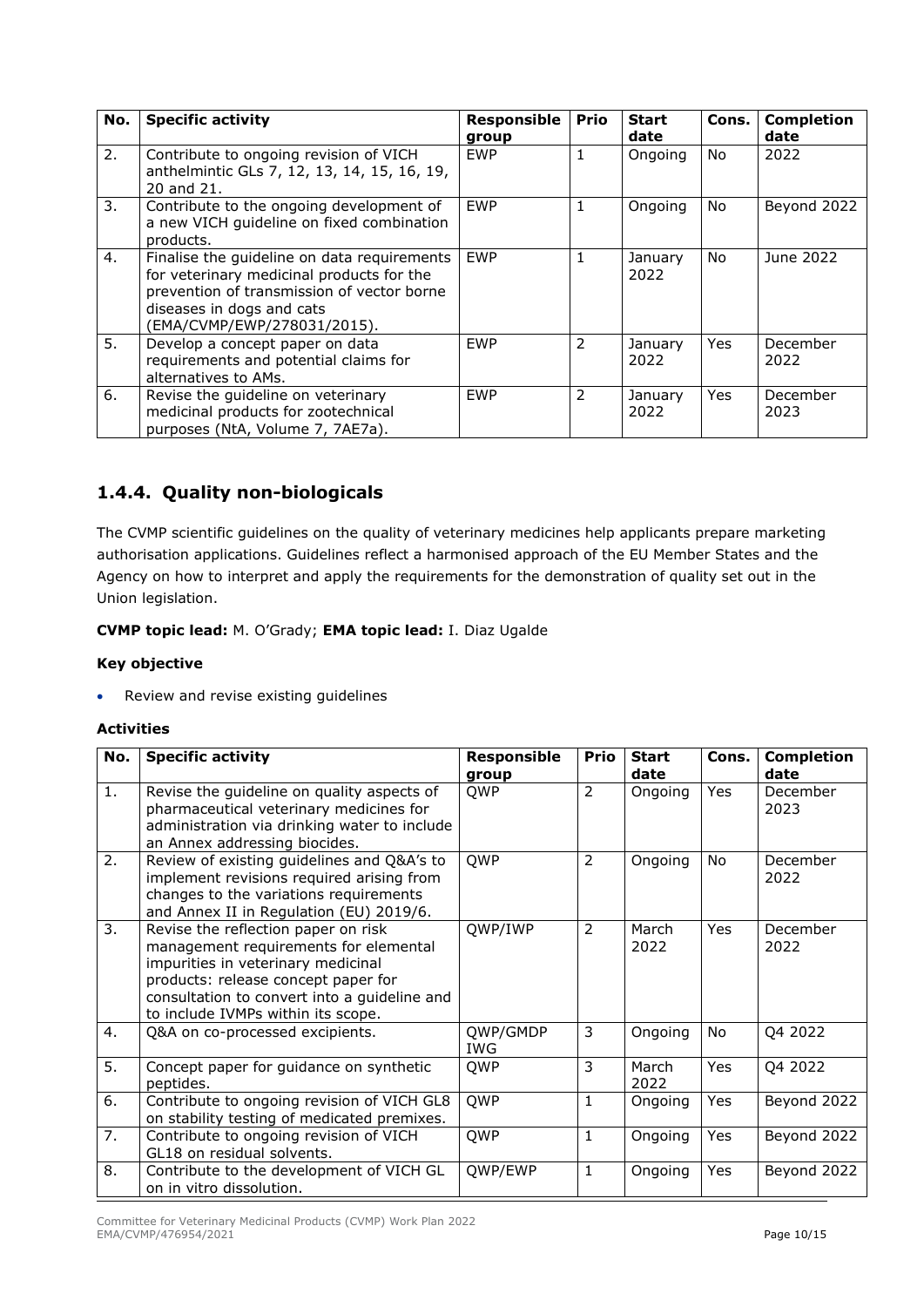| No. | <b>Specific activity</b>                                                                                                                                                                                              | Responsible               | <b>Prio</b> | <b>Start</b> | Cons. | <b>Completion</b> |
|-----|-----------------------------------------------------------------------------------------------------------------------------------------------------------------------------------------------------------------------|---------------------------|-------------|--------------|-------|-------------------|
|     |                                                                                                                                                                                                                       | group                     |             | date         |       | date              |
| 9.  | Contribute to the development of VICH GL<br>on GMP for APIs.                                                                                                                                                          | QWP/GMDP<br><b>IWG</b>    |             | Ongoing      | Yes   | Beyond 2022       |
| 10. | Contribute to ongoing VICH activities on<br>the development of VICH guideline to<br>parallel ICH Q8GL.                                                                                                                | <b>OWP</b>                |             | Ongoing      | Yes   | Beyond 2022       |
| 11. | Consider the ongoing work of the EMA on<br>the risk of nitrosamine formation or<br>presence during the manufacture of human<br>medicines and the implications of this<br>activity for the quality evaluation of VMPs. | Dedicated<br>Expert group | 2           | Q1 2022      | No    | December<br>2022  |

# <span id="page-10-0"></span>**2. Horizontal activities and other areas**

## <span id="page-10-1"></span>*2.1. Antimicrobial resistance (AMR)*

The preamble to Regulation (EU) 2019/6 acknowledges that antimicrobial resistance to medicinal products both for human and veterinary use has become a global public health concern that affects the whole of society and requires urgent and coordinated inter-sectoral action in accordance with the 'One Health' approach. Accordingly, the Regulation includes provisions aimed at strengthening the prudent use of antimicrobials, avoiding their routine prophylactic use and limiting metaphylactic use, restricting the use in animals of antimicrobials that are of critical importance for preventing or treating lifethreatening infections in humans and encouraging and incentivising the development of new antimicrobials. It is also stated that the rules for the authorisation requirements of antimicrobial VMPs should sufficiently address the risks and benefits of these products and, in particular, an application for an antimicrobial VMP should contain information about the potential risk that use of that medicinal product may lead to the development of antimicrobial resistance in humans or animals or in organisms associated with them. The preamble to Regulation (EU) 2019/6 also recognises that, given the limited innovation in developing new antimicrobials, it is essential that the efficacy of existing antimicrobials be maintained for as long as possible. This requires that antimicrobial VMPs should be used responsibly and surveillance of antimicrobial sales and use according to a harmonised and defined methodology is a valuable tool for monitoring progress in antimicrobial stewardship.

CVMP seeks to balance the continued need for antimicrobials to treat infectious diseases in animals with the need to minimise the risk of antimicrobial resistance arising from the use of these classes of products in veterinary medicine.

**CVMP topic lead:** C. Schwarz; **EMA topic leads:** Z. Kunsagi, A. Vidal, H. Jukes

#### **Key objectives**

- Facilitate the prudent and responsible use of antimicrobials;
- Contribute to the minimisation of the risk to man and animals from AMR due to the use of antimicrobials in veterinary medicine.

| No. | <b>Specific activity</b>                                                                                                                                                                                                    | <b>Responsible</b><br>group | <b>Prio Start</b><br>date | Cons. | <b>Completion</b><br>date |
|-----|-----------------------------------------------------------------------------------------------------------------------------------------------------------------------------------------------------------------------------|-----------------------------|---------------------------|-------|---------------------------|
| ι.  | Article 107(6): Provide scientific advice to<br>the Commission on a list of antimicrobials<br>which: (a) shall not be used in accordance<br>with Articles 112, 113 and 114; or (b)<br>shall only be used in accordance with | Dedicated<br>Expert group   | Ongoing                   | No    | Q1 2022                   |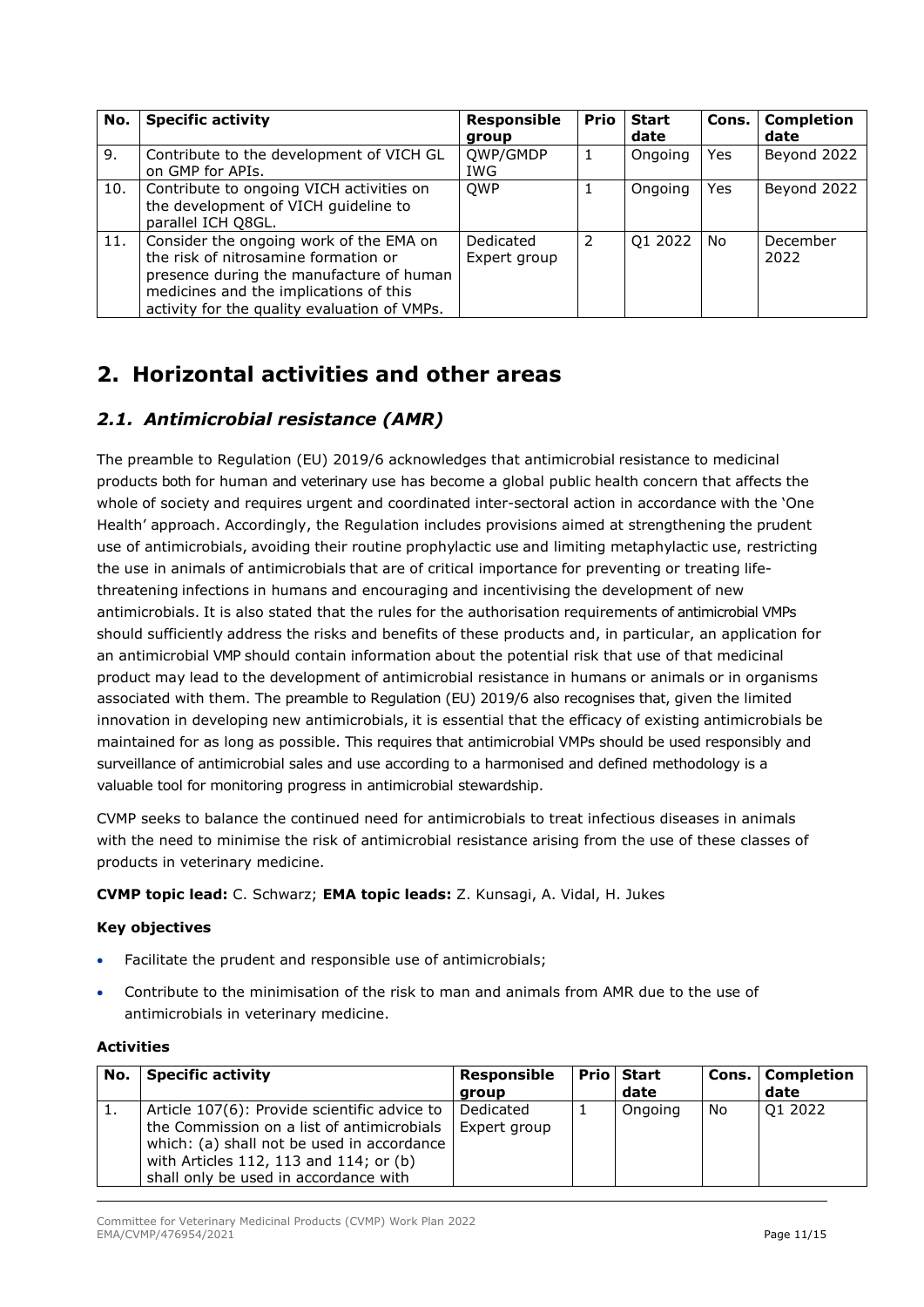| No. | <b>Specific activity</b>                                                                                                                                                                                                                               | <b>Responsible</b><br>group | <b>Prio</b>    | <b>Start</b><br>date | Cons.                | <b>Completion</b><br>date |
|-----|--------------------------------------------------------------------------------------------------------------------------------------------------------------------------------------------------------------------------------------------------------|-----------------------------|----------------|----------------------|----------------------|---------------------------|
|     | Articles 112, 113 and 114 subject to<br>certain conditions.                                                                                                                                                                                            |                             |                |                      |                      |                           |
| 2.  | Article 37(5): Provide scientific advice to<br>the European Commission on<br>antimicrobials or groups of antimicrobials<br>reserved for treatment of certain<br>infections in humans.                                                                  | Dedicated<br>Expert group   | $\mathbf{1}$   | Ongoing              | No                   | Q1 2022                   |
| 3.  | Finalise the draft guideline on the risk<br>assessment of antimicrobial VMPs<br>following the public consultation.                                                                                                                                     | <b>AWP</b>                  | $\mathbf{1}$   | Ongoing              | No                   | Q2 2022                   |
| 4.  | Article 107(3) (Use of antimicrobial<br>VMPs): Elaborate guidance or criteria for<br>determining 'exceptional cases' when<br>antimicrobial administration for<br>prophylaxis would be accepted.                                                        | AWP/EWP                     | $\mathbf{1}$   | Ongoing              | No                   | June 2022                 |
| 5.  | Review indications for existing AM CAP<br>products and determine the approach to<br>ensuring that they are aligned with the<br>guidance for determining 'exceptional<br>cases' when antimicrobial administration<br>for prophylaxis would be accepted. | CVMP/AWP/E<br><b>WP</b>     | $\mathbf{1}$   | Q1 2022              | No                   | June 2022                 |
| 6.  | Article 57: Establish governance to<br>perform new activities conferred upon<br>CVMP in relation to sales and use of<br>antimicrobials.                                                                                                                | EMA/CVMP                    | $\overline{2}$ | Q1 2022              | No                   | March 2022                |
| 7.  | Article 57: Develop guidance, manuals,<br>data reporting protocols and templates<br>following the scientific recommendations<br>on the implementing and delegated acts<br>on collection of data on antimicrobial<br>medicines used in animals.         | Dedicated<br>Expert group   | $\overline{2}$ | Ongoing              | Yes<br>(GLs<br>only) | June 2022                 |
| 8.  | Revise the AWP's reflection paper on the<br>use of macrolides, lincosamides and<br>streptogramins in food-producing animals<br>in the European Union.                                                                                                  | <b>AWP</b>                  | $\overline{2}$ | Q1 2022              | Yes                  | Sept 2023                 |
| 9.  | Taking forward the recommendations of<br>the reflection paper on dose review and<br>adjustment of established veterinary<br>antibiotics (EMA/CVMP/849775/2017),<br>establish a list of priority candidate<br>products for dose review/adjustment.      | <b>CVMP</b>                 | 2              | Q1 2022              | Yes                  | December<br>2022          |
| 10. | Article 36(2): Development of concept<br>paper on post-authorisation studies for<br>antimicrobial VMPs to ensure the B/R<br>remains positive in case of development<br>of AMR.                                                                         | <b>AWP</b>                  | $\overline{2}$ | Q2 2022              | Yes                  | July 2022                 |

# <span id="page-11-0"></span>*2.2. Antiparasitic resistance*

Antiparasitic veterinary medicines are widely used in both livestock and companion animals to treat or prevent parasitic diseases in animals; furthermore, a number of these parasites also have zoonotic potential, and some pose a major health concern in humans. Veterinary antiparasitic medicines are extensively used, representing one of the largest financial markets for the animal health industry. With the wide (routine) use of antiparasitic substances, concern has been raised about an increase in the development of resistance in parasites. The frequent use of anthelmintics and the observed development of resistance have already resulted in the loss of efficacy of some substances in certain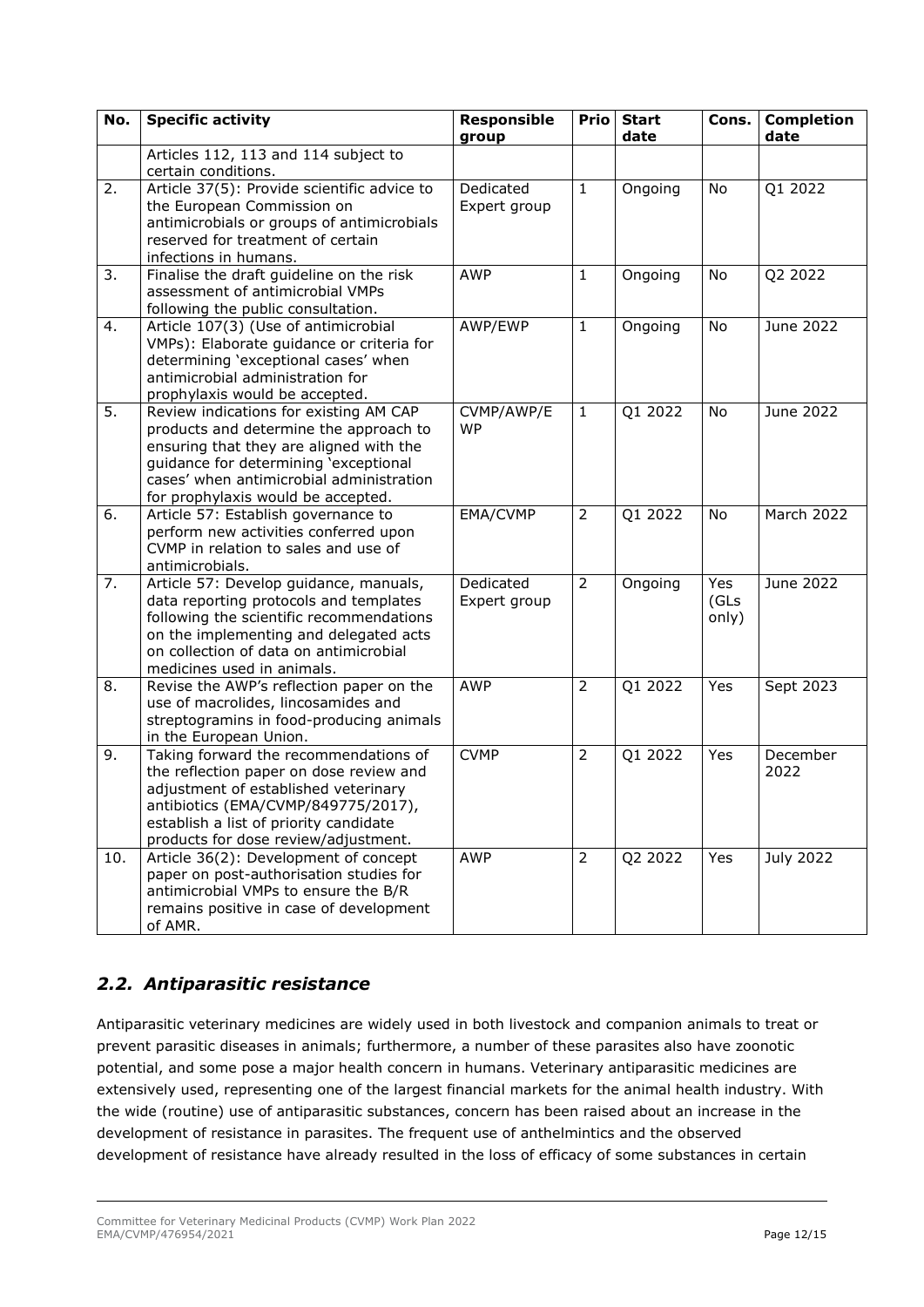target animals in certain regions, giving rise to concerns about continued availability of effective antiparasitic medicines.

#### **CVMP topic lead:** C. Muñoz Madero; **EMA topic lead:** V. Nicorescu

#### **Key objective**

• Promote the responsible use of antiparasitic veterinary medicines.

#### **Activity**

| No.      | <b>Specific activity</b>                                                                       | Responsible<br>aroup | <b>Prio</b> | <b>Start</b><br>date | Cons. | Completio<br>n date |
|----------|------------------------------------------------------------------------------------------------|----------------------|-------------|----------------------|-------|---------------------|
| <b>.</b> | Finalise the reflection paper on resistance<br>in ectoparasites<br>(EMA/CVMP/EWP/310225/2014). | <b>FWP</b>           |             | Januarv<br>2022      | No    | December<br>2022    |

### <span id="page-12-0"></span>*2.3. Vaccine availability*

Vaccination is one of the most effective tools for preventing animal diseases and for promoting animal health and welfare, safe food production and public health. In addition, veterinary vaccines can be an efficient tool in reducing the need to use antimicrobials in animals, thereby contributing to the fight against antimicrobial resistance. Despite their importance, there are often challenges to ensuring that suitable veterinary vaccines are available in a timely manner on the EU market.

The European Medicines Agencies Network strategy to 2025 identifies increasing the availability of veterinary medicines in general, and those that are needed to control incursions of emerging disease in particular, as a priority area for action by the European medicines regulatory network.

Increasing availability of veterinary medicines is also a key intent of Regulation (EU) 2019/6.

#### **CVMP topic lead:** E. Werner; **EMA topic lead:** J. Pozo Gonzalez

#### **Key objective**

Support the development and availability of veterinary vaccines.

| No. | <b>Specific activity</b>                                                                                                                                                                                                                                                                                                                                                                 | Responsible<br>group | <b>Prio</b> | <b>Start date</b> | Cons.      | <b>Completion</b><br>date |
|-----|------------------------------------------------------------------------------------------------------------------------------------------------------------------------------------------------------------------------------------------------------------------------------------------------------------------------------------------------------------------------------------------|----------------------|-------------|-------------------|------------|---------------------------|
| 1.  | Article 25-27 (Authorisation under<br>exceptional circumstances): Establish<br>criteria for accepting such applications<br>and elaborate guidance on basic data<br>requirements.                                                                                                                                                                                                         | <b>IWP</b>           | 1           | Ongoing           | <b>Yes</b> | January<br>2022           |
| 2.  | Annex II - Vaccine Antigen Master File<br>(VAMF): Develop specific quidance for<br>the submission and for evaluation of a<br>VAMF.                                                                                                                                                                                                                                                       | <b>IWP</b>           | 1           | Ongoing           | Yes        | January<br>2022           |
| 3.  | Annex II - Revision of the guideline on<br>data requirements for multi-strain<br>dossiers for inactivated vaccines against<br>avian influenza (AI), blue tongue (BT)<br>and foot-and-mouth disease (FMD) in line<br>with the new scope of multi-strain<br>dossier concept in the NVR. Guidance on<br>submission of applications and eligibility<br>criteria to be developed in parallel. | <b>IWP</b>           | 1           | Ongoing           | Yes        | January<br>2022           |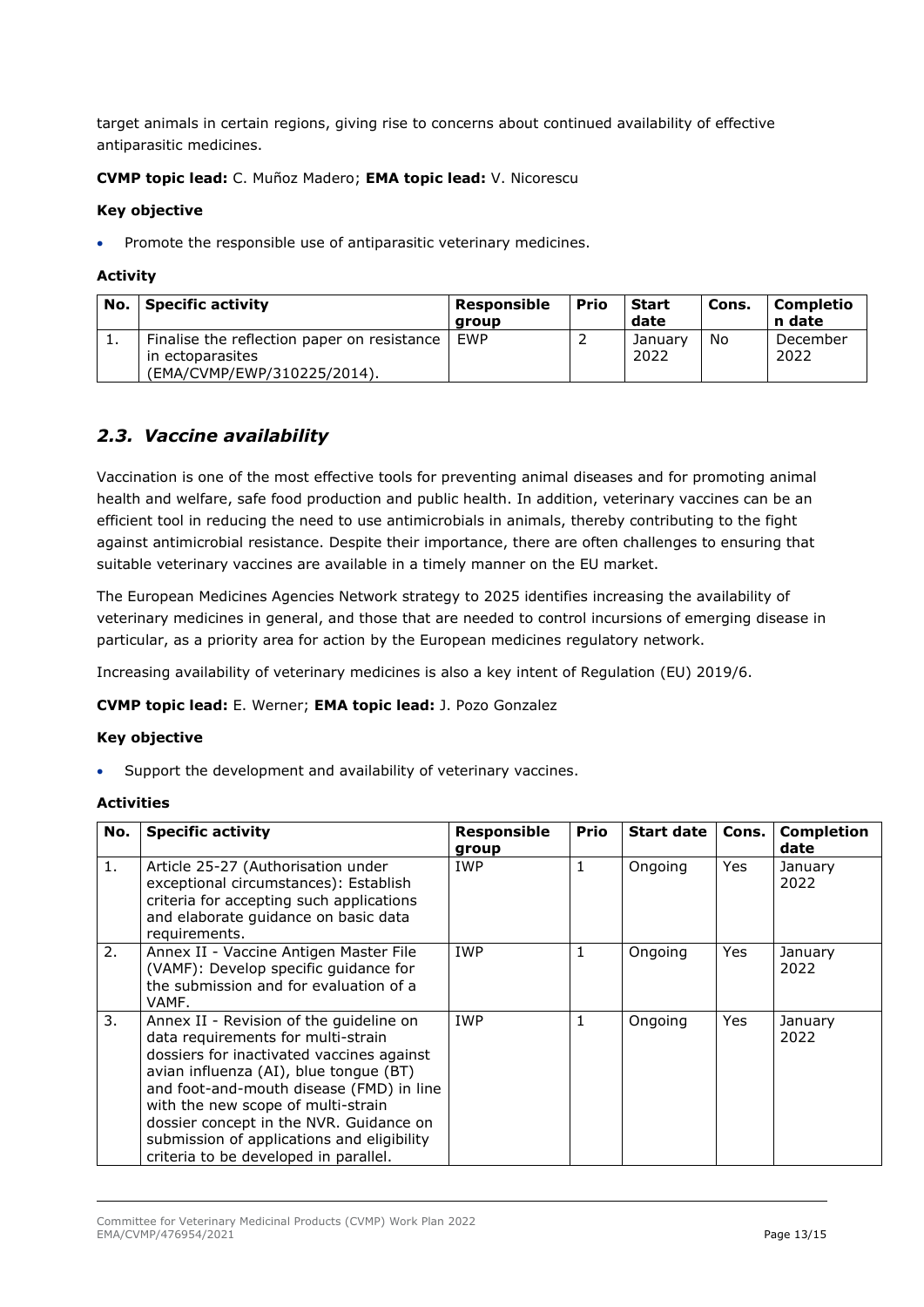| No. | <b>Specific activity</b>                                                                                                                                                | Responsible<br>group | <b>Prio</b>    | <b>Start date</b> | Cons.      | <b>Completion</b><br>date |
|-----|-------------------------------------------------------------------------------------------------------------------------------------------------------------------------|----------------------|----------------|-------------------|------------|---------------------------|
| 4.  | Annex II (Platform Technology Master<br>File): Develop specific quidance for the<br>submission and for evaluation of a<br>Platform Technology Master File.              | <b>IWP</b>           | 1              | Ongoing           | Yes        | January<br>2022           |
| 5.  | Annex II - Develop further guidance on<br>providing field efficacy studies in support<br>of MAA for immunological VMPs (revision<br>of existing guidance).              | <b>IWP</b>           | 1              | Ongoing           | <b>Yes</b> | January<br>2022           |
| 6.  | Revise guideline on requirements for the<br>production and control of IVMPs<br>EMA/CVMP/IWP/206555/2010 Rev. 1).                                                        | <b>IWP</b>           | $\overline{2}$ | Ongoing           | Yes        | June 2022                 |
| 7.  | Contribute to ongoing VICH activities<br>relating to extraneous viruses.                                                                                                | <b>IWP</b>           | 1              | Ongoing           | Yes        | Beyond 2022               |
| 8.  | Continue the collaboration with EDQM on<br>practical implementation of veterinary<br>vaccine monographs, e.g. requirements<br>for non-conventional veterinary vaccines. | <b>IWP</b>           | 2              | Ongoing           | <b>No</b>  |                           |
| 9.  | Revise Note for guidance: DNA vaccines<br>non-amplifiable in eukaryotic cells for<br>veterinary use (EMA/CVMP/IWP/07/98).                                               | <b>IWP</b>           | 2              | December<br>2021  | Yes        | Q1 2023                   |

## <span id="page-13-0"></span>*2.4. Reinforce the scientific and regulatory capacity and capability of the network*

The European medicines agencies network strategy to 2025 acknowledges the advances in science and technology that expand the possibilities for development of medicines and their use, increasing the demands on regulatory advice and assessment. In addition to having the capacity to deal with these increasing demands, it is recognised that there is a need to continue to strengthen the quality of the scientific review process and outputs and to acquire the necessary skills/competencies to support the development of, and appropriately regulate, novel products/technological innovations. An important tool in building regulatory capacity and capability is the provision of training. Much of the training in the Network is facilitated by the 'EU Network Training Centre' (EU NTC), a joint HMA & EMA initiative with the mission to ensure the exchange of good scientific and regulatory practices across the EU regulatory network, by harmonising training standards and offering high quality and relevant training opportunities.

#### **CVMP topic lead:** D. Murphy; **EMA topic lead:** V. Pucovský

#### **Key objectives**

- Strengthen the quality of the scientific review process by developing available expertise;
- Ensure optimal organisation of the available expertise within the network for services provided to EMA.

| No. l     | <b>Specific activity</b>                                                                                                                                                                                                                           | Responsible          | Prio | Start   |     | Cons.   Completion |
|-----------|----------------------------------------------------------------------------------------------------------------------------------------------------------------------------------------------------------------------------------------------------|----------------------|------|---------|-----|--------------------|
|           |                                                                                                                                                                                                                                                    | group                |      | date    |     | date               |
| <b>1.</b> | In collaboration with EU network training<br>centre, contribute to the training of<br>assessors on regulatory scientific topics<br>and guidelines for the network (with a<br>focus on training updates relating to the<br>Regulation (EU) 2019/6). | Veterinary<br>Domain |      | Ongoing | No. | All 2022           |